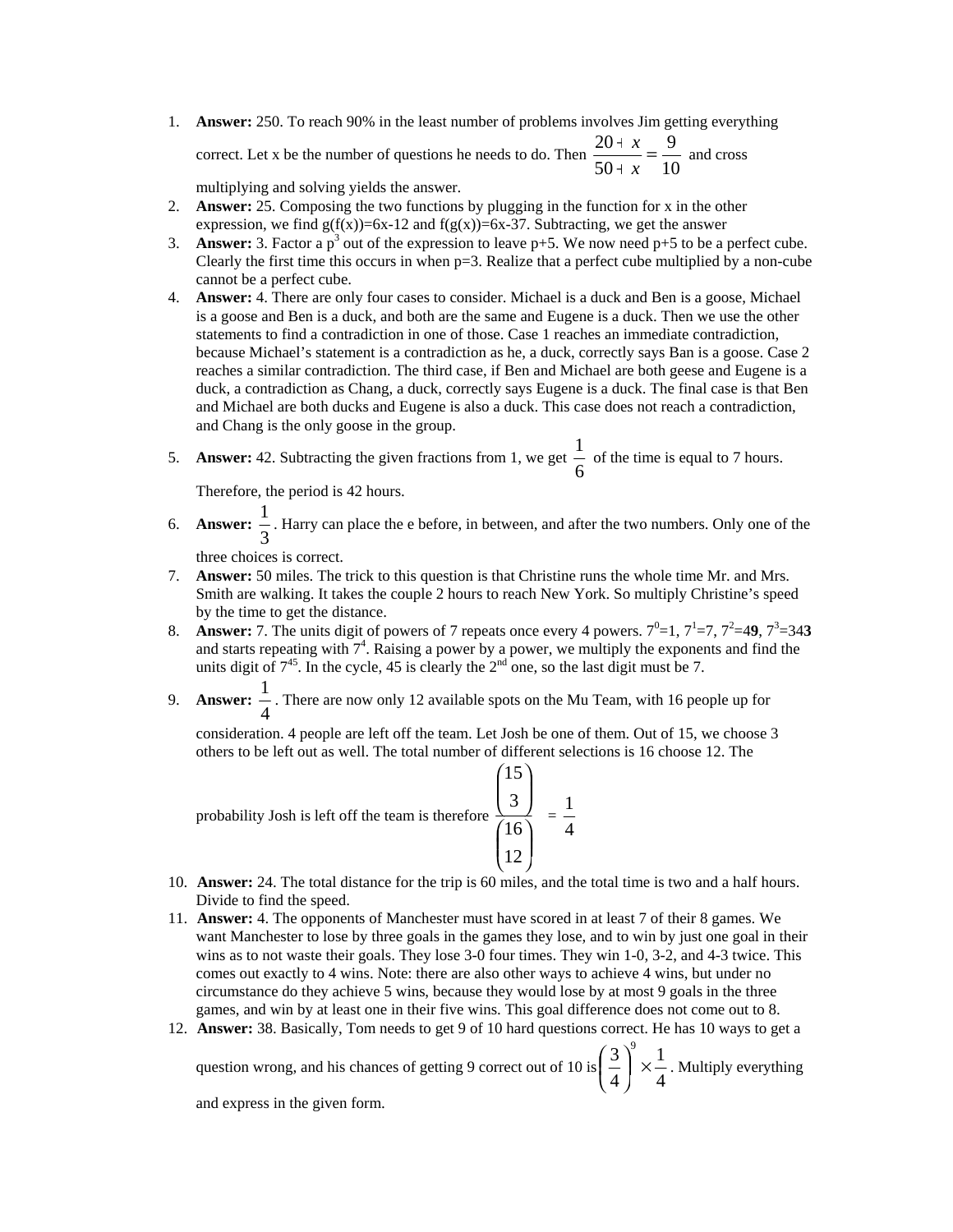- 13. **Answer:** 4. The rabbit population is the fourth power of three and the ant population is the fourth power of five. After 4 hours, both will be the fourth power of 15.
- 14. **Answer:** 49<sup>π</sup> . The length of the chord from the outer circle to the inner circle is 7. By the Pythagorean Theorem, the difference of the squares of the two radii is 49. Therefore the difference in areas of the two circles is  $49 \pi$ .
- 15. **Answer:** 6. There are many more powers of 2 in 30! than powers of 5 in 30!. There are 7 powers of five in 30 (don't forget 25 is 5 squared), so 30 ends in 7 zeroes (each 2\*5 results in an extra zero). However, the denominator takes away one power of 5 (and not enough powers of 2 to make it less than 6) to leave 6 terminating zeroes.
- 16. **Answer:** 43. This is a case of the Chinese Remainder Theorem. However, we know in this case that the answer is one more than a multiple of 21. Try 22, 43 etc. and come to the answer. By the aforementioned theorem, there is guaranteed to be one and only one such number less than 105.
- 17. **Answer:** 8  $\frac{1}{x}$ . The only way for Dr. Early to flip a sequence of HHH is to begin with such a

sequence. If he flips a T at anytime before HHH occurs, there is no way he can get HHH before

THH. The probability of having HHH as the first three flips is  $\frac{1}{8}$  $\frac{1}{2}$ .

⎠

⎝

18. **Answer:** 3/7. Consider the case when the two boys are at the ends of the row. The number of such distinguishable arrangements is  $\left| \begin{array}{c} \sim \\ \sim \end{array} \right| \times 5!$ 2 3  $\mathsf{\times}$  $\lambda$ ⎜ ⎜  $\binom{3}{2}$  × 5!. The number of distinguishable arrangements when two

girls are sitting at the ends of the row is, similarly,  $\left| \times 5! \right|$ 2 4  $\mathsf{\times}$ ⎠  $\lambda$  $\overline{\phantom{a}}$ ⎝  $\binom{4}{1}$  × 5!. Now we also know that these pairs of

boys or girls can be switched, so that one is sitting at the left end and one is sitting at the right end and vice versa. So we multiply the number of ways by 2. We divide the sum of these two by the total possible ways to line up the 7 people, namely 7!

- 19. **Answer:** 2004. Christine draws lines to all but three points: the point she chooses and the two adjacent vertices. The 2003 lines she draws separates the region into 2004 regions (draw this with a polygon with fewer sides). The general answer to the question, if given an n-gon is n-2.
- 20. **Answer:** 49  $\frac{9}{10}$ . Consider where the center of the coin lands. To land on the table, the center must

land within a circle of radius 7. To land in the hole, the center must be within a circle of radius 3. Thus the probability is the ratio of the areas of the two circles.

- 21. **Answer:** 56. Without at least 3 threes, one cannot reach 15. Now the problem is reduced to the number of ways one can score 6 in 3 problems. The three ways to do this are  $(2,2,2)$ ,  $(3,2,1)$ , and (3,3,0). Now we must find the unique permutations of each of the three ways to achieve 15. The numbers of permutations are 20, 30, and 6 for the three respective cases.
- 22. **Answer:** 28. Apply the Pythagorean Theorem to the triangle to find the hypotenuse to be 25. Then answer the question by adding up the sides and subtracting in from the area.
- 23. **Answer:**  $50\sqrt{6}$ . Using the Pythagorean Theorem, we add the squares of the height and half the diagonal of the base to get the square of any edge that contains E. The fourth root of the product is just the product of one of the sides that contains E and a side of the base.
- 24. **Answer:** -1. We could just find the two roots using the quadratic equation and plug into the expression. However, to find the sum of the reciprocals of the roots, just reverse all the coefficients and evaluate  $-\frac{a}{a}$ *b* − −, where b is the coefficient of the second highest power, and a is the

coefficient of the lead term. Either way, we should reach the same answer.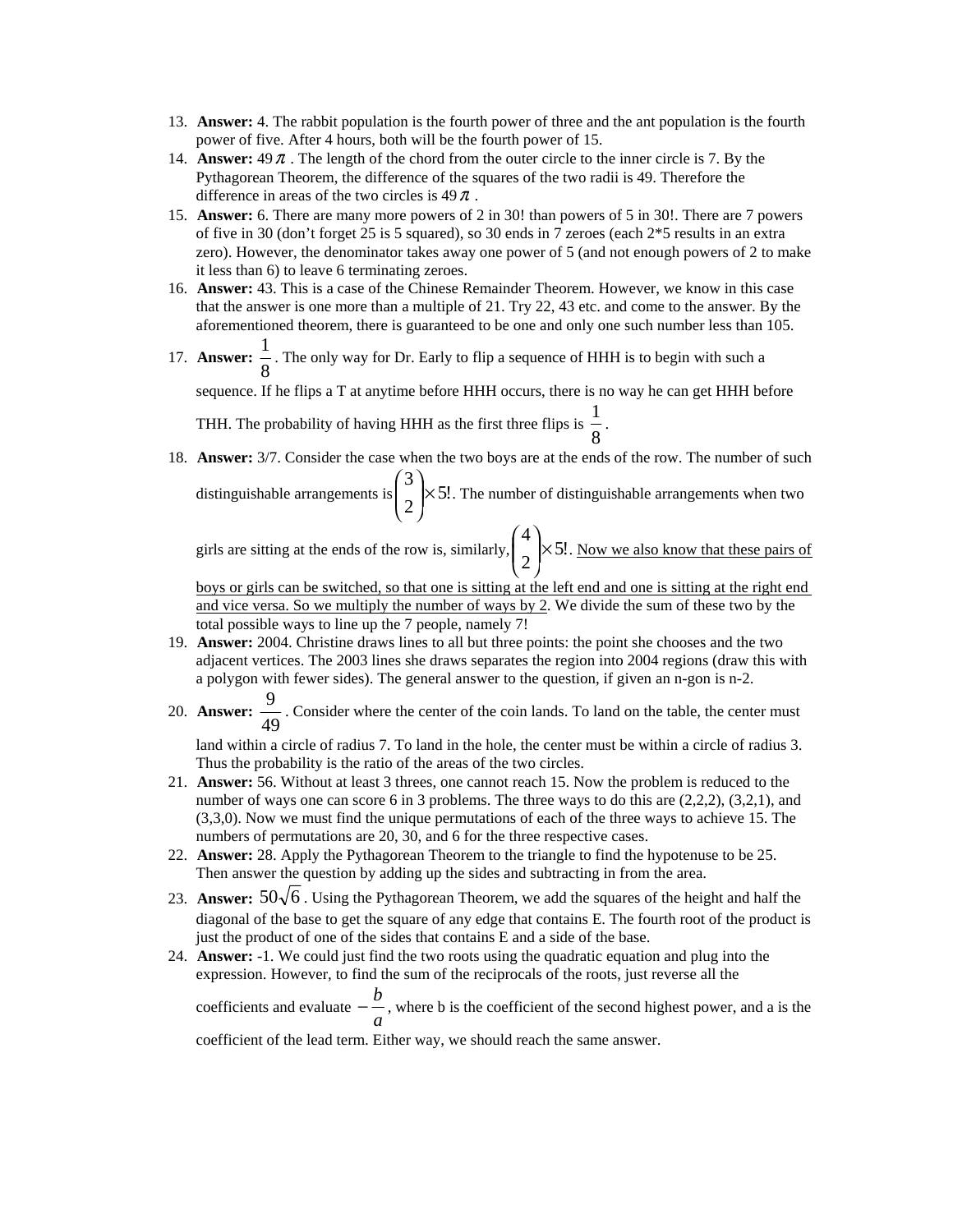25. **Answer:**  $3\sqrt{3}$ . If we split the hexagon into 6 equilateral triangles, we can derive the formula of a regular hexagon in terms of the side length  $\frac{3\sqrt{3}}{2} s^2$ 2  $\frac{3\sqrt{3}}{2}$  s<sup>2</sup>. The side length in this case is just the radius

of the circle.

- 26. **Answer:**  $24 \pi$  Every time we are asked to solve a 3D geometry problem, we want to reduce it to a 2D problem. If we take a cross-section of the ball through the center and the highest point out of the water, we end up with a circle and a chord, the surface of the water. Using the Pythagorean Theorem, we find that half the chord is 12 meters (The other leg is 5 by the given condition about the top of the ball). This represents the radius of the circle whose circumference we are trying to find.
- 27. **Answer:** 1440. The first watch will tell the correct time after gaining 720 minutes, which takes 720 days. The second watch will tell the correct time after losing 720 minutes or 480 days. The least common multiple of these numbers is 1440 days.
- 28. **Answer:** 100. When Chang has finished the race, Brian has run 1800 meters and Eugene has run

1710 meters. While Brian runs the last 200 meters, Eugene only runs  $200 \times \frac{1000}{1800}$  $200 \times \frac{1710}{1000} = 190$  meters.

Thus, as Brian finishes, Eugene has run 1710+190=1900 meters.

- 29. **Answer:** -5050. We can only get the term  $x^{99}$  if we chose an x from 99 of the parentheses and one of the numbers. Therefore the coefficient is -1-2-3…-100.
- 30. **Answer:** 6561. The probability of Bob being in trouble is just 1 the probability that he gets

exactly 1 date. That probability is 5 times 
$$
\left(\frac{9}{10}\right)^4 \times \left(\frac{1}{10}\right)
$$
. This comes out to  $\frac{13439}{20000}$ .

- 31. **Answer:** 4. Clearly, each face's number is added four times in the big sum, because each face has 4 vertices. No matter what the sum of the numbers of the 6 faces is, the expression is guaranteed to be divisible by 4.
- 32. **Answer:** 10. We could just draw out the possible paths. The other approach is using Dyck paths.

Only 
$$
\frac{1}{n+1}
$$
 of the  $\binom{2n}{n}$  possible paths don't cross the y=x line either from below or above.

Therefore, we may have both cases, so we multiply the number by 2.

33. **Answer:**  $\frac{64}{4}$  $\frac{3\sqrt{3}}{2}$  PQRSTU is a regular hexagon because the side lengths are the same and all the

angles are congruent. Each side of the hexagon has length 2 1 2 1 2  $1$ <sup>2</sup>  $(1)^2$  $\left(\frac{1}{2}\right)^2 =$  $\left(\frac{1}{2}\right)^{2} + \left(\frac{1}{2}\right)^{2}$ ⎝  $\left(\frac{1}{2}\right)^2 + \left(\frac{1}{2}\right)^2 = \frac{1}{\sqrt{2}}$ . Thus, the

area of the hexagon is 6 times an equilateral triangle with the same side lengths.

34. **Answer:** 17. This expression simply reduces to a quadratic. Since the expression repeats

infinitely, we can set the expression to x and then plug x into the equation like so  $x = 1 + \frac{1}{2 + \frac{1}{2}}$  $= 1 + \frac{1}{1}$ .

$$
+\frac{1}{x}
$$

Solve for x to obtain 
$$
\frac{1+\sqrt{3}}{2}
$$

35. **Answer:** 5. Plugging in  $x_1$ , we get,  $(1)^{2} - (1)(x_{2}) = (-2)^{1}$  $x_2 = 3$ 

Now, plugging the known values into the expression involving  $x_3$ , we get 9- $x_3=4$ , and  $x_3=5$ .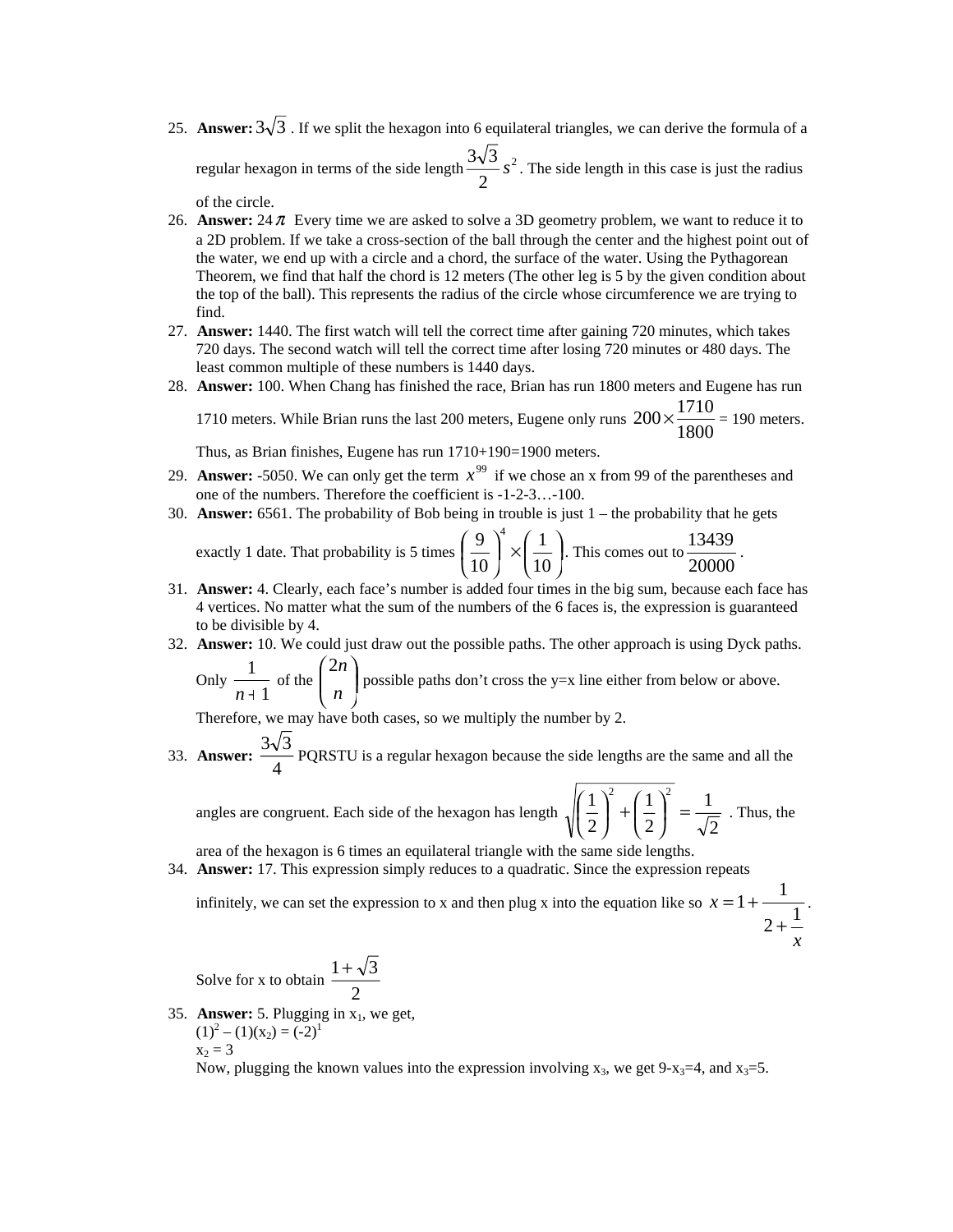- 36. **Answer:** 3. Do case analysis for this problem. In the first quadrant, the region is bounded by  $x + y$  $= 1$ . In the 4<sup>th</sup> quadrant, the absolute values will represent the negatives of everything, so the region will be bound by  $x + y = -1$ . In the other two quadrants, the  $x + y$  absolute value changes sign on opposite sides of the line y=-x. The four lines that are bounds are  $x=-1$ ,  $y=1$ ,  $x=1$ , and  $y=$ -1.
- 37. **Answer:**  $2+\sqrt{3}$ . The height of the rhombus is 0.5x, where x is the length of each side, because the area of the rhombus must equal half of  $x^2$ . Call the vertices A, B, C, and D. Draw altitudes from A and B to base CD (one altitude will not intersect the base, say B, making BD the long diagonal). Call the feet of these altitudes E and F respectively. We know the length of both AE and AD in terms of x, so we can find DE by the Pythagorean Theorem. By congruent triangles AED and BCF, DE=CF. The square of the long diagonal will equal  $(BF)^2 + (DC+CF)^2$  and the

square of the short diagonal is  $(DC-DE)^2+AE^2$ . Thus,

$$
DE = \frac{\sqrt{3}}{2}x
$$
  
\n
$$
EC = (1 - \frac{\sqrt{3}}{2})x
$$
 and  
\n
$$
\frac{BD}{AC} = \frac{\sqrt{\frac{1}{4}x^2 + (1 + \frac{\sqrt{3}}{2})^2 * x^2}}{\sqrt{\frac{1}{4}x^2 + (1 - \frac{\sqrt{3}}{2})^2 * x^2}}
$$

rationalize the denominator in the expression which should eliminate the radical.

- 38. **Answer:** 56. Let A be the top of the statue, B be the bottom of the statue, C be the point on the ground that is on the line AB, and D be the point where the viewer is. From the 45-45-90 triangle, we find that AC=DC is 50. BC=50 \* tan (30). Our answer is just AC - BC.
- 39. **Answer:**  $\frac{1388}{3}$  $\frac{4000\sqrt{2}}{3}$ . The volume of the pyramid is  $\frac{1}{3} \times base \times height$ . We already know the area of the base,  $20^2$ , so we need to find the height. The other four faces of the pyramid are equilateral triangles. The height of the triangle is  $10\sqrt{3}$ . Draw the line from the midpoint of a side of the square base (also the foot of the altitude of an equilateral triangle face) to the center of the square. Then draw a vertical line from the center of the square to the apex (tip of the pyramid). Use the Pythagorean Theorem to find the height and plug into the formula for volume.
- 40. **Answer:** 3. The ratio we are looking for is just  $\frac{1}{2}$ 1. By the angle bisector theorem, MC is

2 7 12  $\frac{6 \times 7}{10^{-12}} = \frac{7}{3}$ . Looking at triangle ACM, the angle bisector of C intersects AM at I. Once again by

the angle bisector theorem, the ratio we are looking for is just CM/AC.

41. **Answer:** 33  $\frac{21}{2}$ . The most favorable distribution will be to have 2 boxes with only one white ball

and a third box with 6 black and 16 white balls. The least favorable distribution is to have 2 boxes with 1 black ball in each and the third box with 18 white and 4 black balls. In the first case, he has

a 
$$
\frac{2}{3}
$$
 chance of picking a box with only white balls and a  $\frac{1}{3}$  chance of picking the box where he has an  $\frac{8}{11}$  chance. His total chance of winning is  $\frac{10}{11}$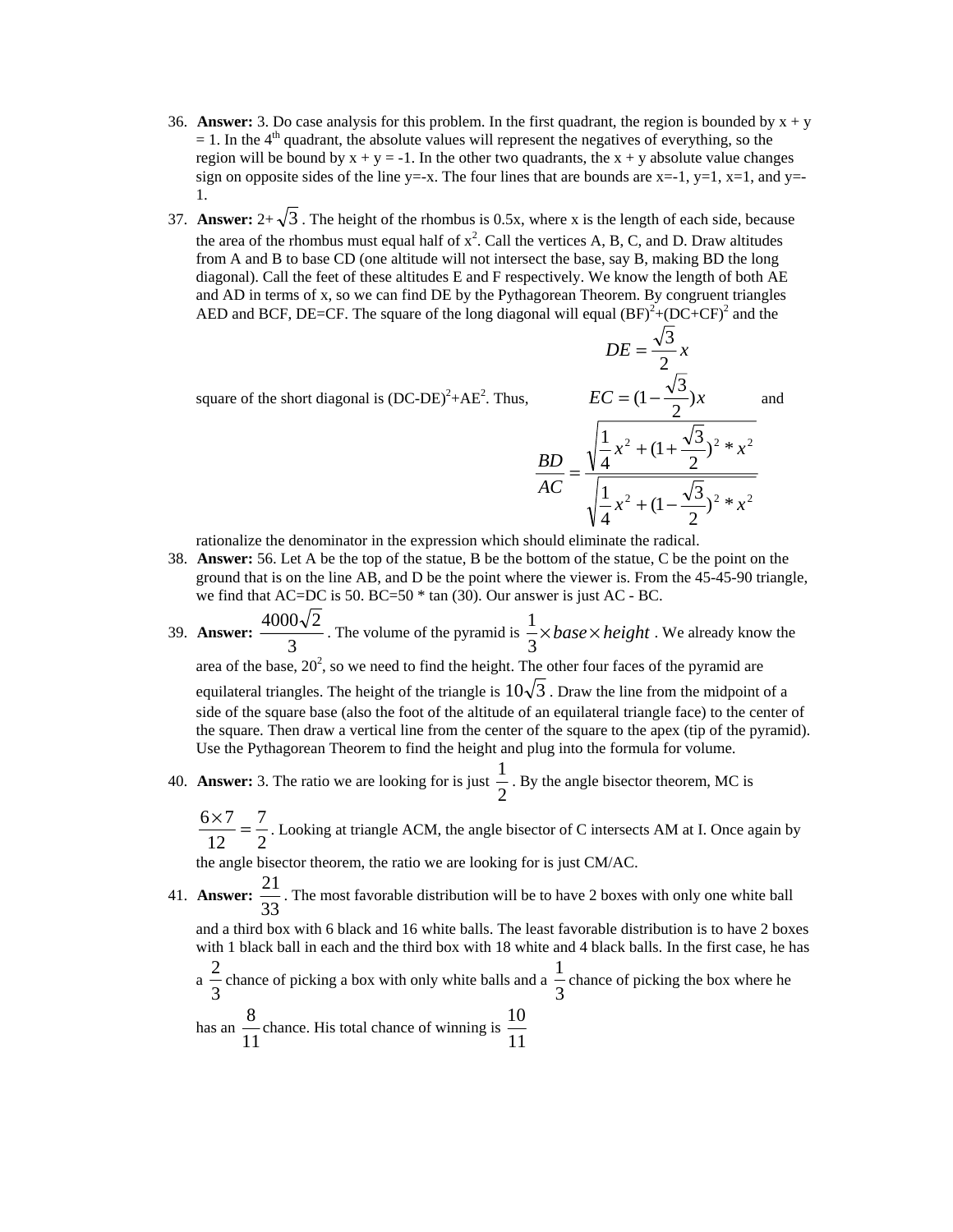In the second case he has no chance of winning if he picks 2 of the boxes. He has a  $\frac{1}{3}$  $\frac{1}{2}$  chance of picking the box with white balls in, and has  $\frac{1}{11}$ 9 chance of picking a white ball. Thus his total chance of winning is just  $\frac{1}{33}$ 9 . Thus the difference is the answer.

42. **Answer:**  $\frac{12}{3}$  $\frac{25}{25}$ . The twins will collect their first different toy by buying one box of fries. They have a  $\frac{1}{3}$ 4 chance of getting a different character by buying their next boxes of fries. The expected

number of boxes they need is  $\frac{1}{3}$ 4 . Then they have a  $\frac{1}{2}$  $\frac{1}{x}$  chance of collecting a third different toy

and a  $\frac{1}{4}$ 1 chance of collecting a fourth different one. The expected number of turns it takes is  $\frac{4}{3}+2+4=\frac{25}{3}$  $\frac{25}{1}$ .

therefore  $1+\frac{1}{3}$ 43. **Answer:** 9  $\frac{7}{1}$ . We write out the 6 polynomials that we can have, and pick the three highest values of (sum of roots+ product of roots). The sum of the roots is  $-b/a$  and the product of the roots is c/a. The three highest values are 1, 1, and  $\frac{1}{3}$  $\frac{1}{1}$ . The average of these three values represents the

sum of the co-ordinates of the centroid of the triangle (The x and y co-ordinates of the centroid are just the average of the three x co-ordinate and the three y co-ordinate values respectively).

44. **Answer:** 3  $\frac{2}{x}$ . Pick a random point on the circumference of the circle. Draw two equilateral

triangles, both having the point and the center of the circle as vertices. Now the third vertex of both equilateral triangles represent the extreme points where a chord from the point we chose to another point on the circle will have a longer length than the radius. The arc on the circle where

the chord will be longer is 360-120=240. Thus there is a  $\frac{2}{3}$  $\frac{2}{x}$  chance the chord will have sufficient

length.

45. **Answer:**  $4 + \sqrt{3}$ 438 + . Line 5 circles up against the edge of a side of the triangle. Extend

perpendiculars from the circles on each end, call their centers O and P, to intersect the side at A and B respectively. Side AB has length 8r. The length from A to the nearest vertex is 438-4r. From the fact that the length of the side opposite the 30 degree angle in a right triangle is one half of the hypotenuse and that the line from the vertex, call it V, to O bisects the 60 degree vertex

angle, we find the following relation 
$$
\frac{OA}{AV} = \frac{r}{438 - 4r} = \frac{\frac{1}{2}}{\sqrt{1 - (\frac{1}{2})^2}} = \frac{1}{\sqrt{3}}
$$
. Solving for r, we

obtain the answer.

46. **Answer:** 120. New Jersey must win a sixth game. Prior to that, it doesn't matter how the series becomes 3-2 in favor of New Jersey. Therefore the probability that it become 3-2 is